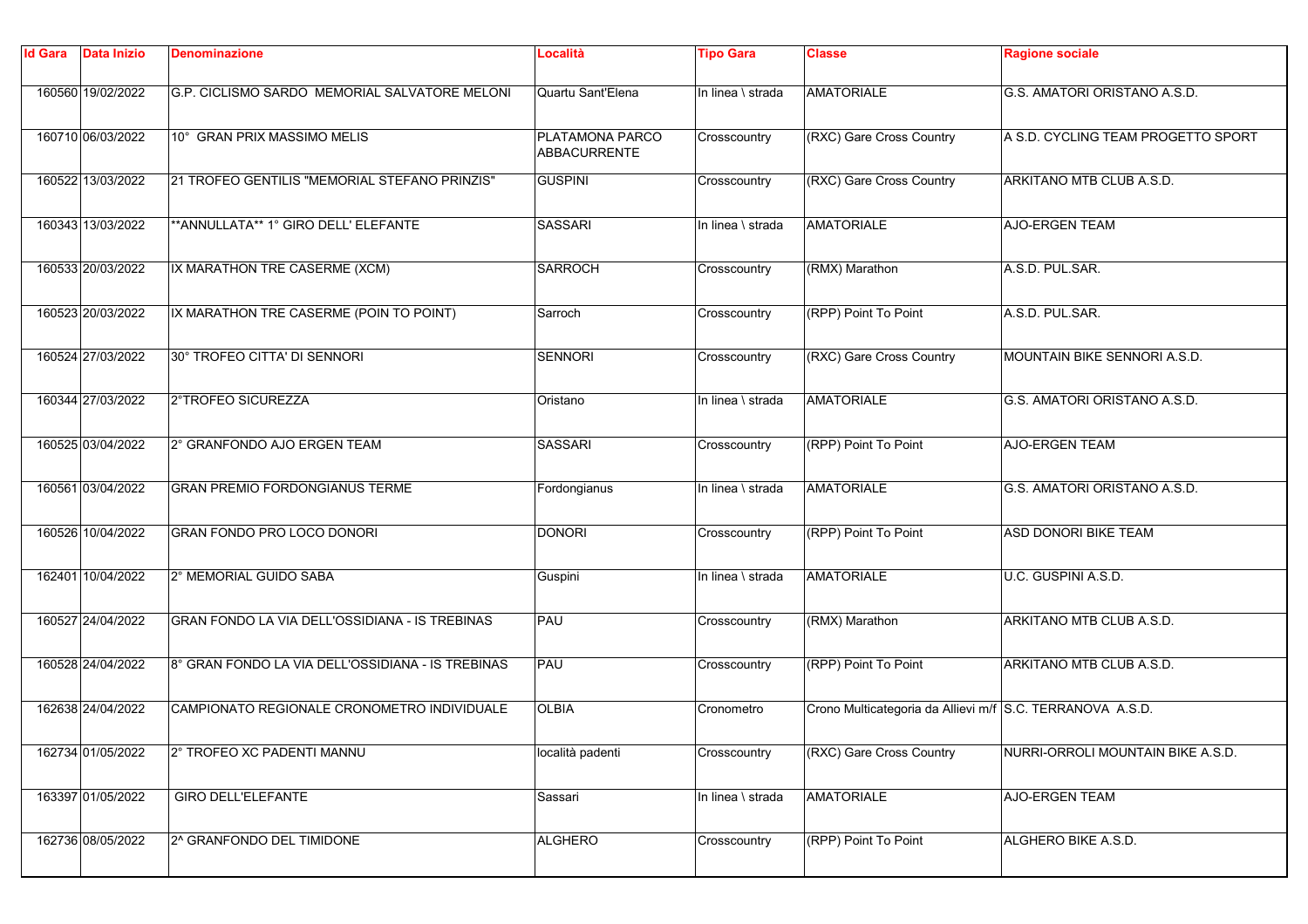| 160345 08/05/2022 | "ANNULLATA" I GIGANTI DI MONTE PRAMA GRAN PREMIO<br><b>MARIGOSA</b> | <b>Cabras</b>           | In linea \ strada | <b>AMATORIALE</b>        | G.S. AMATORI ORISTANO A.S.D.                                          |
|-------------------|---------------------------------------------------------------------|-------------------------|-------------------|--------------------------|-----------------------------------------------------------------------|
| 160347 15/05/2022 | CAMPIONATO REGIONALE STRADA AMATORI - 5° TROFEO ARiola Sardo        |                         | In linea \ strada | <b>AMATORIALE</b>        | <b>AIRONBIKE ASD</b>                                                  |
| 162739 15/05/2022 | III TROFEO SANT'ELIA CROSS COUNTRY 2022                             | <b>CAGLIARI</b>         | Crosscountry      | (RXC) Gare Cross Country | A.S.D. SOCIETA' CICLISTICA CAGLIARI                                   |
| 160346 22/05/2022 | 24° MEMORIAL MARIO CERVO                                            | Olbia                   | In linea \ strada | <b>AMATORIALE</b>        | S.C. TERRANOVA A.S.D.                                                 |
| 162740 22/05/2022 | TROFEO CASTELLO DI MONREALE                                         | Santa Maria delle Acque | Crosscountry      | (RXC) Gare Cross Country | ASD MONREAL BIKE                                                      |
| 162741 29/05/2022 | 1^ GRANFONDO PANTALEO & CORONGIA BIKE MARATHON NURRI                |                         | Crosscountry      | (RMX) Marathon           | NURRI-ORROLI MOUNTAIN BIKE A.S.D.                                     |
| 162623 02/06/2022 | GIRO DELLE MINIERE - CAMPIONATO ITALIANO CRONOMET Iglesias          |                         | Cronometro        | <b>AMATORIALE</b>        | S.C. MONTEPONI ASSOCIAZIONE CICLISTICA<br><b>DILETTANTISTICA</b>      |
| 163324 03/06/2022 | 13 COPPA CITTA DI GONNESA GIRO DEL NURAGHE                          | <b>GONNESA</b>          | In linea \ strada | <b>AMATORIALE</b>        | S.C. MONTEPONI ASSOCIAZIONE CICLISTICA<br><b>DILETTANTISTICA</b>      |
| 163325 04/06/2022 | 6 COPPA CITTA DI PABILLONIS TROFEO DELLA TERRACOTT Pabillonis       |                         | In linea \ strada | <b>AMATORIALE</b>        | S.C. MONTEPONI ASSOCIAZIONE CICLISTICA<br><b>DILETTANTISTICA</b>      |
| 163326 05/06/2022 | CAMPIONATO REGIONALE G/F G.F. DELLE MINIERE MEMOF Iglesias          |                         | Gran Fondo        | <b>AMATORIALE</b>        | S.C. MONTEPONI ASSOCIAZIONE CICLISTICA<br><b>DILETTANTISTICA</b>      |
| 163362 05/06/2022 | 4° TROFEO CITTA' DI VILLACIDRO                                      | <b>VILLACIDRO</b>       | Crosscountry      | (RXC) Gare Cross Country | ASS. SPORT. DILETTANTISTICA MTB PISCINA<br><b>IRGAS 3C</b>            |
| 163327 06/06/2022 | 8 COPPA CITTA DI SILIQUA                                            | Siliqua                 | In linea \ strada | <b>AMATORIALE</b>        | S.C. MONTEPONI ASSOCIAZIONE CICLISTICA<br><b>DILETTANTISTICA</b>      |
| 160348 12/06/2022 | CAMPIONATO REGIONALE MEDIOFONDO - 2° GIRO DEL BIGIUSIni             |                         | Medio Fondo       | <b>AMATORIALE</b>        | <b>AJO-ERGEN TEAM</b>                                                 |
| 162457 18/06/2022 | 3°Trofeo G.A. Maieli                                                | <b>SASSARI</b>          | In linea \ strada | <b>AMATORIALE</b>        | A S.D. CYCLING TEAM PROGETTO SPORT                                    |
| 163541 19/06/2022 | CAMPIONATO REGIONALE XC - XC CANNEDU SUPERCUP 20 THIESI             |                         | Crosscountry      |                          | (XCTOP) Cross Country Top Class A.S.D. CANNEDU ITTIRI "ANTONIO MANCA" |
| 160349 26/06/2022 | CAMPIONATO REGIONALE DELLA MONTAGNA                                 | Sorradile               | Montagna          | <b>AMATORIALE</b>        | G.S. AMATORI ORISTANO A.S.D.                                          |
| 162458 03/07/2022 | 2°Trofeo Monte Gonare                                               | Orani                   | In linea \ strada | <b>AMATORIALE</b>        | A.S.D. POLISPORTIVA PEDALE ORANESE                                    |
| 162459 10/07/2022 | Trofeo Officina Formaensa Autotronica                               | Tertenia                | In linea \ strada | <b>AMATORIALE</b>        | ASD BIKE AND FITNESS TERTENIA                                         |